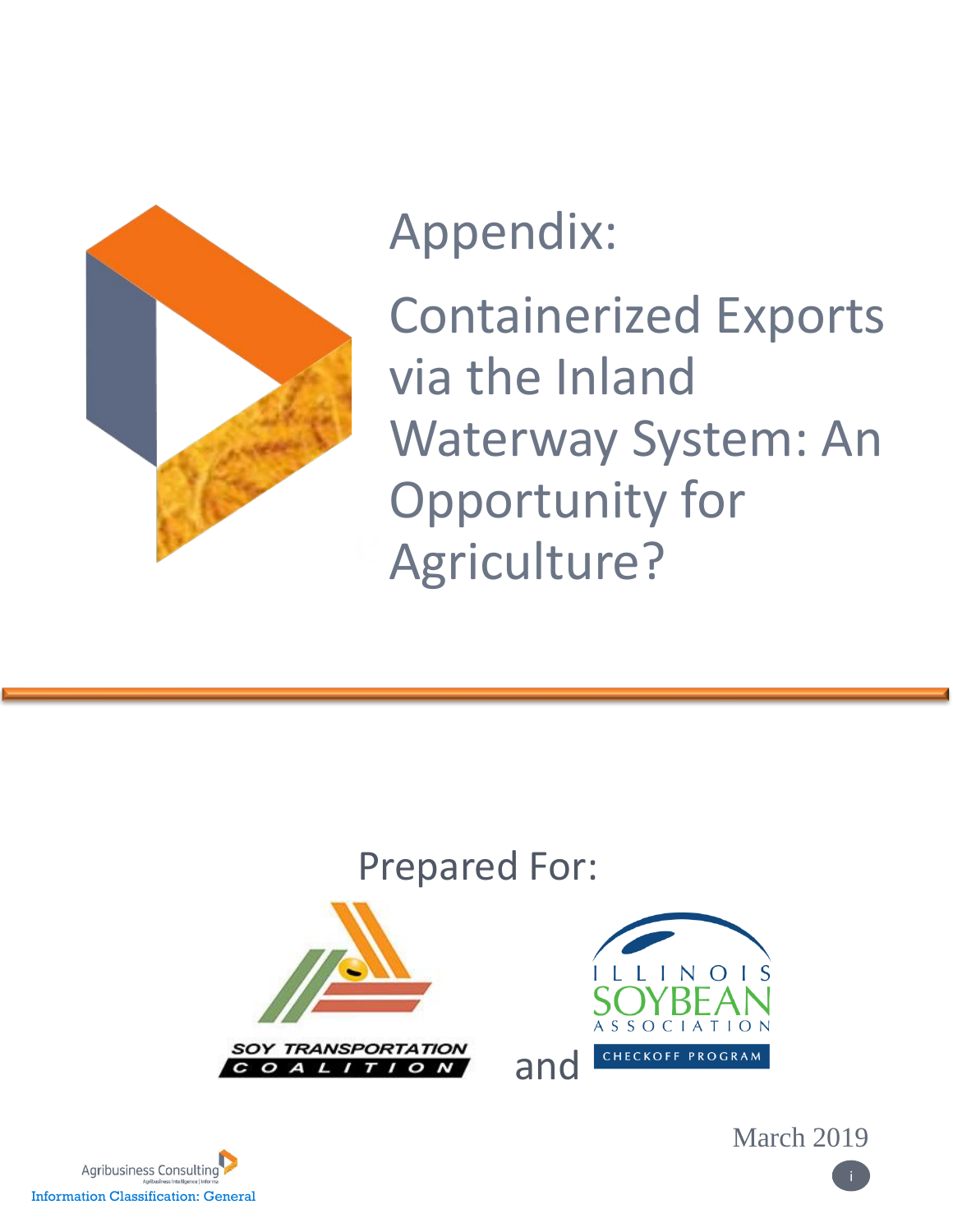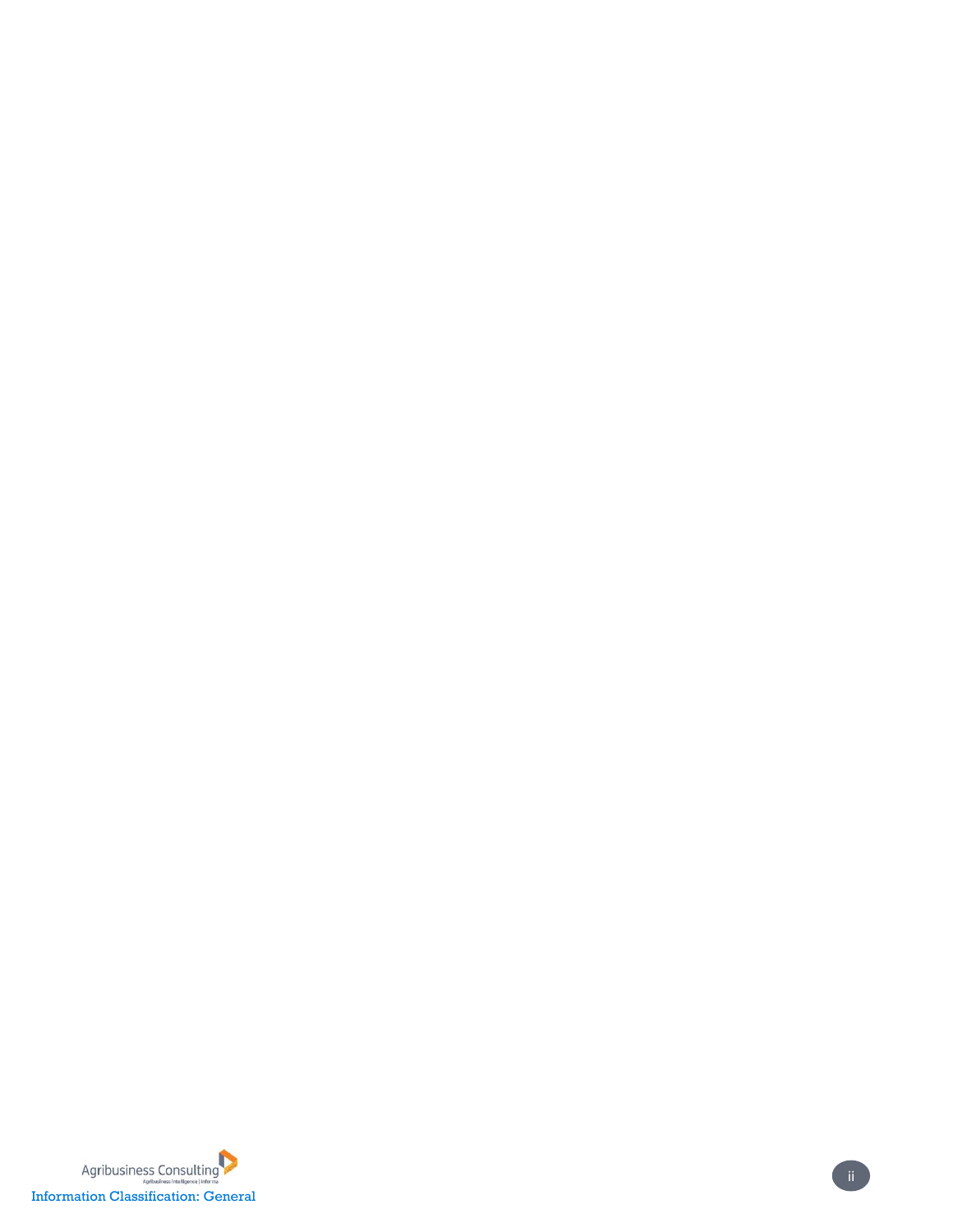### **I. APPENDIX: IMPACT OF FULLY LOADED CONTAINERS**

The original "Containerized Exports via the Inland Waterway System: An Opportunity for Agriculture?" report prepared for the Soy Transportation Coalition and Illinois Soybean Association, dated October 2018, assumed containers were loaded and drayed to rail depots or inland waterway upriver terminals. In this analysis, containers were assumed loaded to maximum road weights. For purposes of this appendix, the transportation comparisons for intermodal versus all water routing from originating ports of St Louis and Memphis with final destination port Shanghai are shown. The original report showed the transportation alternatives as below:

**Exhibit 1: Bulk, Intermodal, Container on Vessel Transportation Comparison "ROAD WEIGHT LIMITS"**

| Origin        | <b>Bulk Barge</b> | <b>Container to</b><br><b>West Coast</b> | <b>APH Service</b> |        |  |  |
|---------------|-------------------|------------------------------------------|--------------------|--------|--|--|
| Memphis, TN   | 75.69             | 174.58                                   |                    | 104.86 |  |  |
| St. Louis, MO | 79.80             | 195.87                                   |                    | 108.88 |  |  |

The chart below shows the container weight assumptions used in "road" or "rail" weight limits.

|                        |      | Rail                                                 | <b>Road</b>     |                      |  |  |  |  |  |  |
|------------------------|------|------------------------------------------------------|-----------------|----------------------|--|--|--|--|--|--|
| <b>Metric Tons</b>     |      | <b>TEU Max Cargo   FEU Max Cargo   TEU Max Cargo</b> |                 | <b>FEU Max Cargo</b> |  |  |  |  |  |  |
| <b>Corn</b>            | 21.8 |                                                      | 17.3            |                      |  |  |  |  |  |  |
| Soybean                | 21.8 |                                                      | 17.3            |                      |  |  |  |  |  |  |
| Soybean Meal           |      | 26.8                                                 | $\qquad \qquad$ | 18.4                 |  |  |  |  |  |  |
| <b>DDGS</b>            |      | 16.3                                                 |                 | 16.3                 |  |  |  |  |  |  |
| TEU Tare Weight        | 2.23 | <b>Metric Tons</b>                                   |                 |                      |  |  |  |  |  |  |
| <b>FEU Tare Weight</b> | 3.70 | <b>Metric Tons</b>                                   |                 |                      |  |  |  |  |  |  |

**Exhibit 2: Comparison of Rail Weights to Road Weights, Metric Tons**

Adjusting Intermodal and APH weights to maximum container weights "Rail Weight Limits" results in a decrease in cost per metric ton for both intermodal and container on vessel movements (see [Exhibit 3\)](#page-3-0).

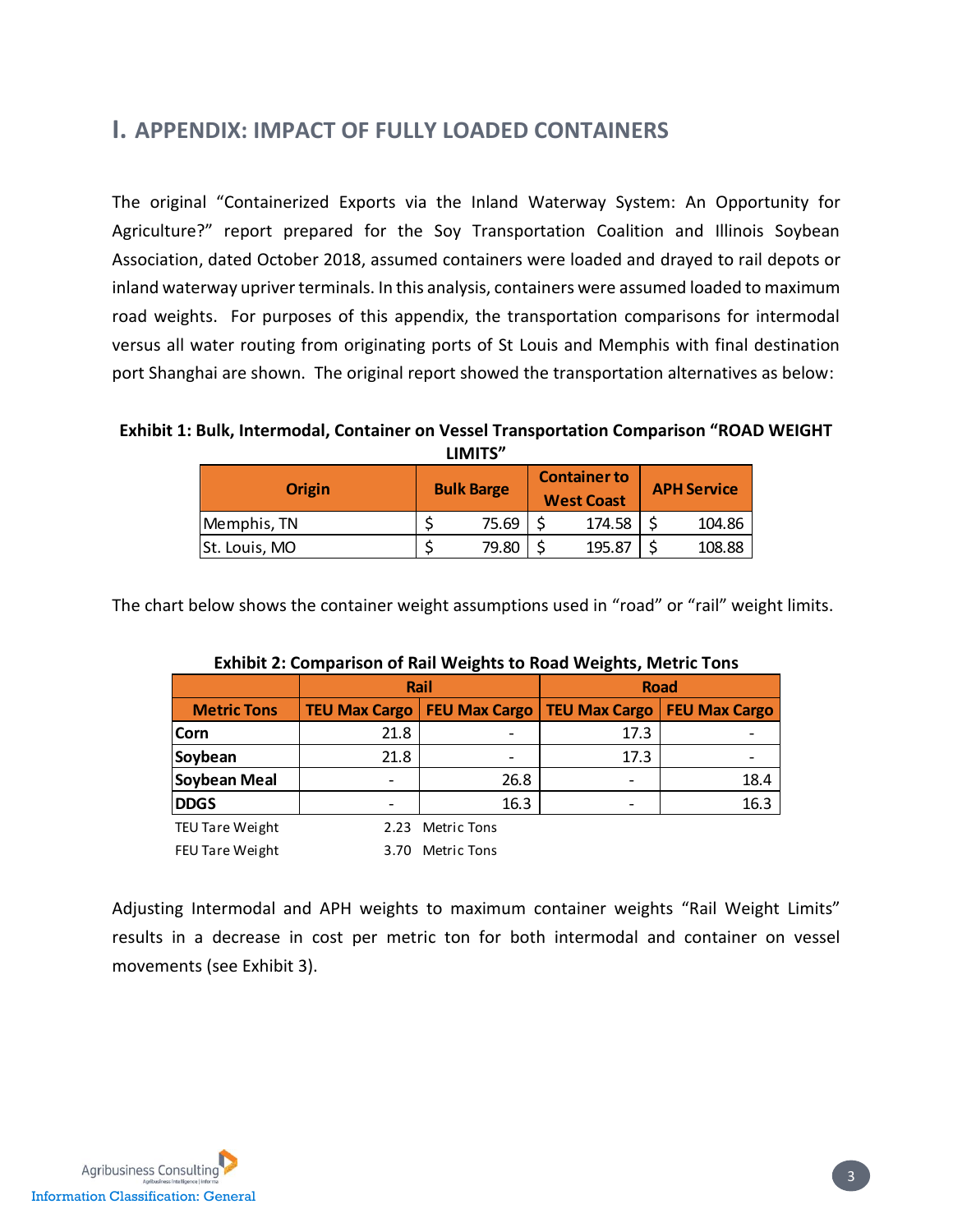| -------                                        |                                            |              |         |       |                 |        |                      |       |                              |        |                                    |        |        |         |
|------------------------------------------------|--------------------------------------------|--------------|---------|-------|-----------------|--------|----------------------|-------|------------------------------|--------|------------------------------------|--------|--------|---------|
| <b>Logistics and Mode Option</b>               | <b>Handling and</b><br><b>Transloading</b> |              | Freight |       | <b>Subtotal</b> |        | <b>Ocean Freight</b> |       | <b>Total Fully</b><br>Loaded |        | <b>Total Road</b><br><b>Weight</b> |        | Change |         |
| Barge Memphis to New Orleans to China          |                                            | 18.97        |         | 20.86 |                 | 39.83  |                      | 35.86 |                              | 75.69  |                                    | 75.69  |        | 0.00    |
| Barge St. Louis to New Orleans to China        |                                            | 18.97        |         | 24.97 |                 | 43.94  |                      | 35.86 |                              | 79.80  |                                    | 79.80  |        | 0.00    |
| Intermodal Memphis to Los Angeles to China     |                                            | 63.04        |         | 50.29 |                 | 113.33 |                      | 12.11 |                              | 125.43 |                                    | 174.58 |        | (49.15) |
| Intermodal St. Louis to Los Angeles to China   |                                            | 63.04        |         | 65.19 |                 | 128.23 |                      | 12.11 |                              | 140.33 |                                    | 195.87 |        | (55.54) |
| Liner Vessel Memphis to Plaquemines to China   |                                            | $59.30$ \ \$ |         | 5.78  |                 | 65.07  |                      | 19.29 |                              | 84.36  |                                    | 104.86 |        | (20.50) |
| Liner Vessel St. Louis to Plaquemines to China |                                            | $59.30$   \$ |         | 8.49  |                 | 67.78  |                      | 19.29 |                              | 87.07  |                                    | 108.88 |        | (21.81) |

#### <span id="page-3-0"></span>**Exhibit 3: Bulk, Intermodal, Container on Vessel Transportation Comparison "RAIL WEIGHT LIMITS"**

Note: Intermodal assumes \$11.59 per metric ton drayage into port.

Using maximum rail weights for containers reduces intermodal costs from Memphis by \$49.15 per metric ton to \$125.43 per metric ton and from St. Louis by \$55.54 per metric ton to \$140.33 per metric ton.

The transportation cost for intermodal includes drayage from the rail depot to the ocean terminal for export. However, in some cases the container shipments are direct rail to the export dock, and in these cases drayage at the export port would be unnecessary. If rail to the dock was utilized, the intermodal cost for drayage (\$11.59 per metric ton) would be eliminated and the intermodal cost would drop to \$113.84 per metric ton from Memphis and \$128.84 per metric ton from St. Louis (see [Exhibit 4\)](#page-3-1).

#### <span id="page-3-1"></span>**Exhibit 4: Bulk, Intermodal, Container on Vessel Transportation Comparison "RAIL WEIGHT LIMITS" with Rail to Dock in Export Terminal**

| <b>Logistics and Mode Option</b>               | <b>Handling and</b><br><b>Transloading</b> |              | Freight |       | <b>Subtotal</b> |            | <b>Ocean Freight</b> |           | <b>Total Fully</b><br>Loaded |        | <b>Total Road</b><br>Weight |        | Change |         |
|------------------------------------------------|--------------------------------------------|--------------|---------|-------|-----------------|------------|----------------------|-----------|------------------------------|--------|-----------------------------|--------|--------|---------|
| <b>Barge Memphis to New Orleans to China</b>   |                                            | 18.97        |         | 20.86 |                 | 39.83      |                      | 35.86     |                              | 75.69  |                             | 75.69  |        | 0.00    |
| Barge St. Louis to New Orleans to China        |                                            | 18.97        |         | 24.97 |                 | 43.94      |                      | $35.86$ S |                              | 79.80  |                             | 79.80  |        | 0.00    |
| Intermodal Memphis to Los Angeles to China     |                                            | 51.45        |         | 50.29 |                 | $101.74$ S |                      | 12.11     |                              | 113.84 |                             | 158.10 |        | (44.26) |
| Intermodal St. Louis to Los Angeles to China   |                                            | 51.45        |         | 65.19 |                 | 116.64     |                      | 12.11     |                              | 128.74 |                             | 179.39 |        | (50.64) |
| Liner Vessel Memphis to Plaquemines to China   |                                            | $59.30$ S    |         | 5.78  |                 | 65.07      |                      | 19.29     |                              | 84.36  |                             | 104.86 |        | (20.50) |
| Liner Vessel St. Louis to Plaquemines to China |                                            | $59.30$   \$ |         | 8.49  |                 | $67.78$ S  |                      | $19.29$ S |                              | 87.07  |                             | 108.88 |        | (21.81) |

Note: Intermodal assumes rail-to-dock with no drayage.

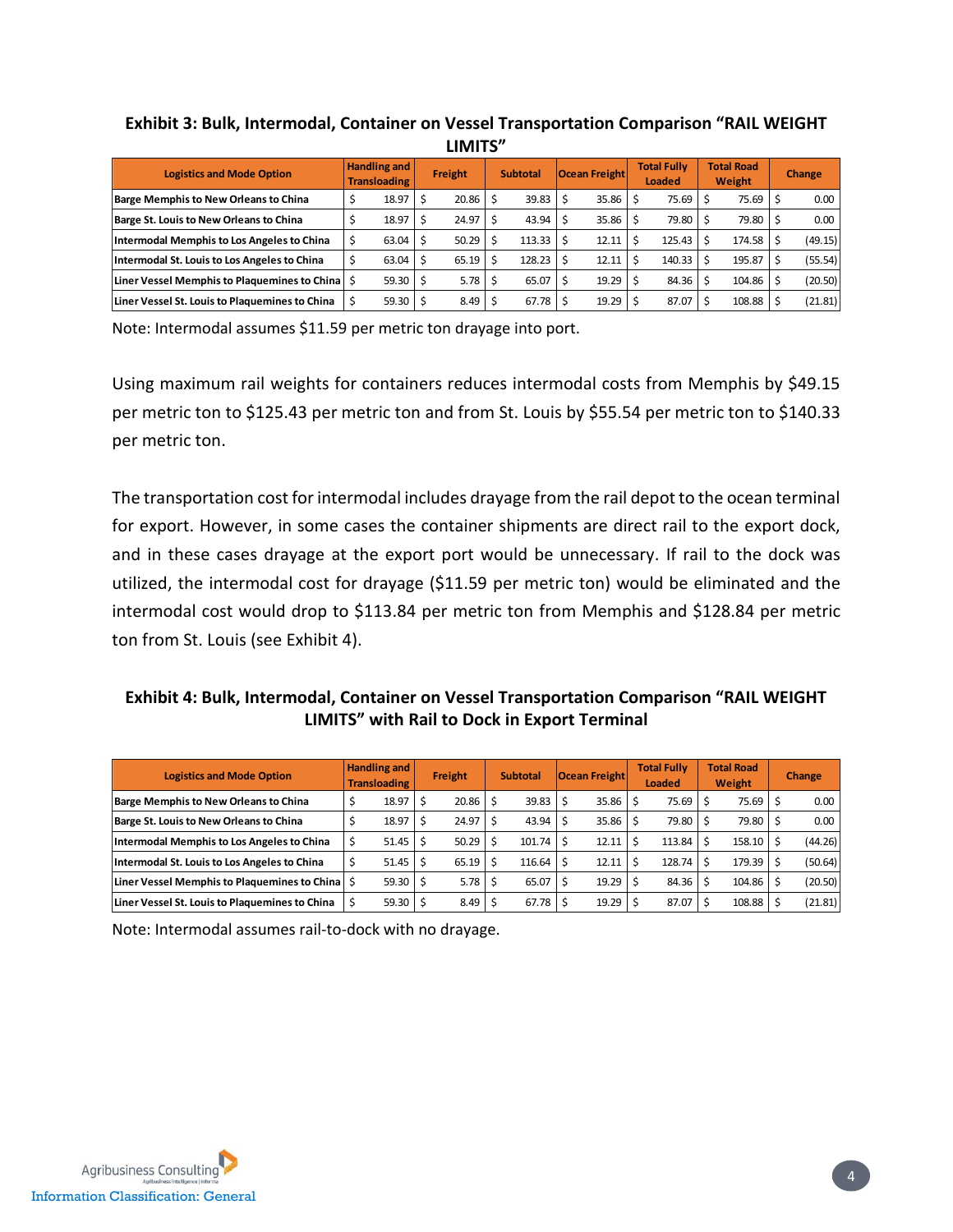#### **Overall Comments:**

1. The rates represented include all transportation cost components from the farm, to the elevator for containerization, all lift costs and all transportation leg costs to the final destination port in Shanghai.

2. Transportation costs can vary due to several reasons. Rail rates are based on a sample of contracts. Rates can be negotiated with different terms and price opportunities.